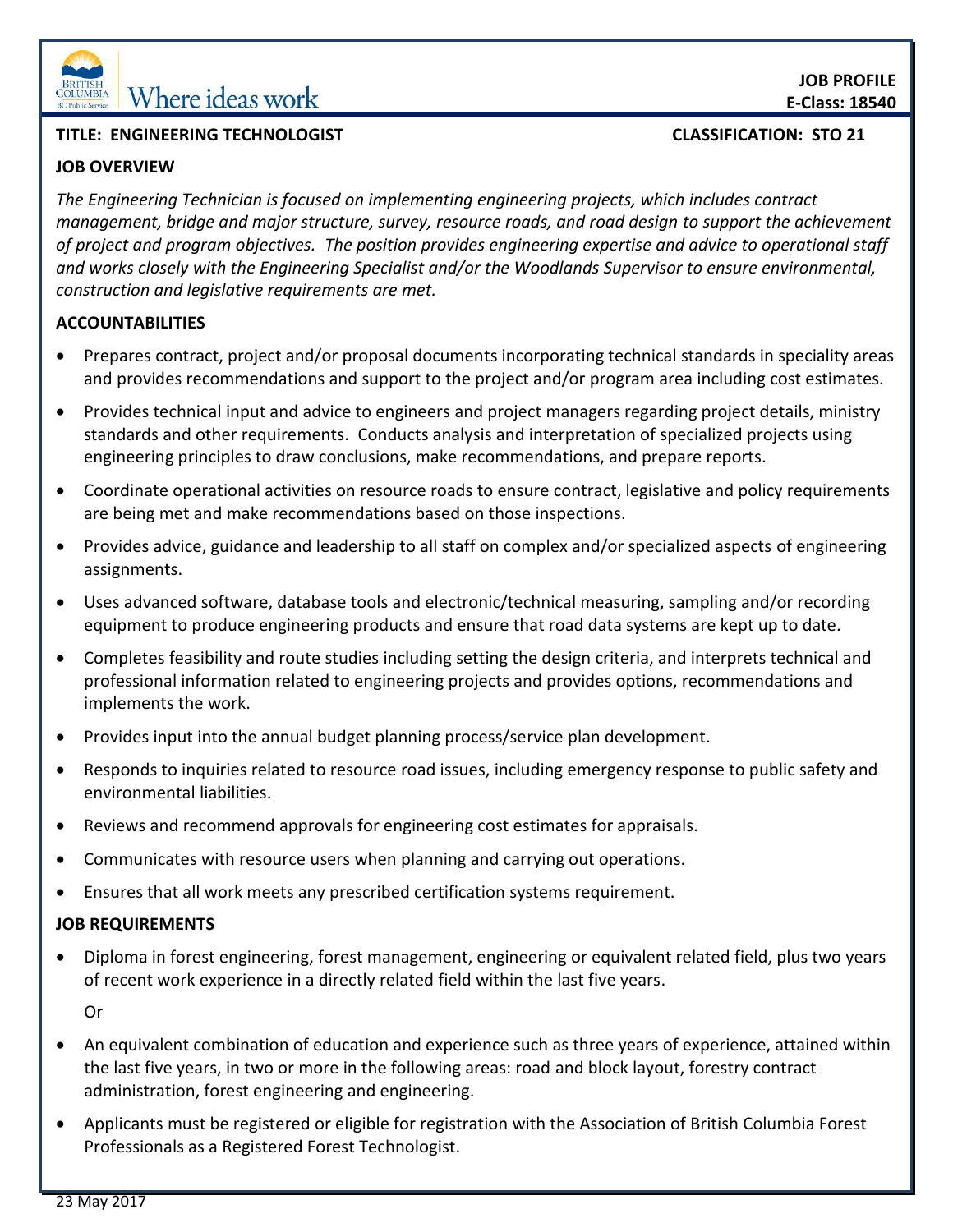- Must possess at minimum a valid Class 5 B.C. Driver's License that does not limit or restrict the ability to conduct the duties of the job.
- Successful completion of security screening requirements of the BC Public Service, which may include a criminal records check, and/or Criminal Records Review Act (CRRA) check, and/or enhanced security screening checks as required by the ministry **(Note: It is important that you read the job posting carefully to understand the specific security screening requirements pertaining to the position).**

#### **PROVISOS**

- Must be willing and able to withstand the rigors of fieldwork.
- Must be willing to work in adverse weather conditions.
- Must be willing and able to travel to meet job requirements.
- Must be willing and able to travel in fixed and or rotary winged aircraft and or watercraft.

## **PREFERENCE STATEMENTS**

- Coursework in contract or financial administration.
- Experience in reviewing data, analyzing and diagnosing engineering issues and developing recommendations to resolve the issues.

## **KNOWLEDGE, SKILLS AND ABILITIES**

- Knowledge of road and bridge engineering and forestry operations.
- Basic knowledge of the structures and mandates of the Ministry of Forests, Lands and Natural Resource Operations and BC Timber Sales.
- Basic knowledge of cost and benefit analyses and of financial management and control.
- Basic knowledge of contract administration and project management.
- Knowledge of safety procedures and practices as they relate to forestry activities.
- Ability to communicate clearly and effectively both verbally and in writing.
- Ability to apply policies, procedures and legislation.
- Ability to observe, assess, report and maintain accurate records.
- Ability to use computer applications (such as spreadsheets, databases, electronic mail, and word processing) to enter and retrieve data and create and edit a variety of effective correspondence and reports.

## **BEHAVIOURAL COMPETENCIES**

- Business Acumen is the ability to understand the business implications of decisions and the ability to strive to improve organizational performance. It requires an awareness of business issues, processes and outcomes as they impact the client's and the organization's business needs. (L2)
- Improving Operations is the ability and motivation to apply one's knowledge and past experience for improving upon current modes of operation within the Ministry. This behaviour ranges from adapting widely used approaches to developing entirely new value-added solutions. (L2)
- Planning, Organizing and Co-ordinating involves proactively planning, establishing priorities and allocating resources. It is expressed by developing and implementing increasingly complex plans. It also involves monitoring and adjusting work to accomplish goals and deliver to the organization's mandate. (L3)